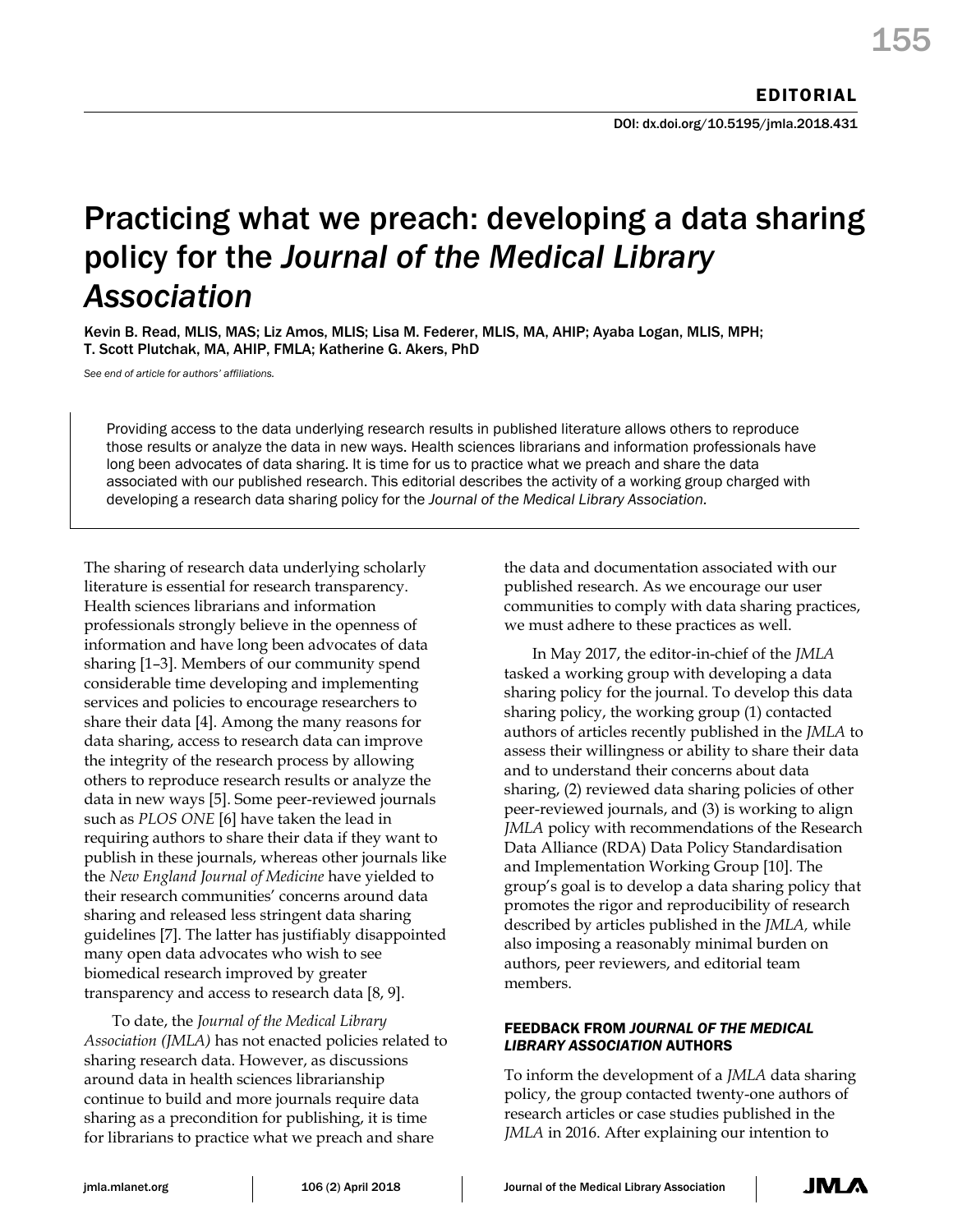#### DOI: dx.doi.org/10.5195/jmla.2018.431

develop a *JMLA* data sharing policy, we asked the authors if they would send our working group the data that would be needed to reproduce the results described in their articles. If authors could not or chose not to share the data with us, we asked them to provide an explanation. Finally, we asked authors if they had concerns about the implementation of a *JMLA* data sharing policy. In several cases we had to search, sometimes unsuccessfully, for authors' new email addresses if we received notice that they had left their former institutions. Nonresponses to our initial email request were followed up by a reminder email.

We heard back from 15 authors, 11 of whom sent us partial or complete datasets, sometimes accompanied by supporting documentation or computer code. Responding authors who did not send us their data gave the following reasons: the protocol approved by their institutional review board (IRB) specifically forbade data sharing (n=1), the statistician who managed the data had left the institution (n=1), data could not be located (n = 1), and article coauthors were not comfortable with sharing the data (n=1). We note that had there been a journal data sharing policy in place at the time these manuscripts were planned, prepared, or submitted, at least some of these barriers to data sharing might not have existed. For instance, authors' plans to share data could have been approved by the IRB before the study took place, and data could have been submitted to a

trustworthy repository and might not have been lost.

Of the authors who responded to our email, approximately half did not express any concerns regarding a potential *JMLA* data sharing policy (Figure 1), and many (n=8) explicitly voiced support for such a policy. Among those who expressed concerns about a journal data sharing policy, the most common concern was how the policy would address sharing data that contained identifying or personal information. Some of these authors stated that sharing data would require modifications to their IRB protocols, whereas others worried about the lack of standards or procedures in the library and information science field for determining what and how identifying information should be removed. Other authors were concerned about data ownership and intellectual property rights: Would authors still retain rights to the data? How would access be controlled? Would the policy address what other people would be allowed to do with an author's data? Some authors pointed out that data sharing would be difficult or impossible in cases in which some data were proprietary or included copyrighted materials. Finally, some authors asked how data would need to be formatted or described to be usable or understandable by others, wondered where authors without institutional repositories were to deposit their data, noted the not negligible time needed to prepare a dataset and its documentation for sharing, and wanted clarification on what we meant by "data."



Figure 1 Concerns of authors regarding a potential *Journal of the Medical Library Association* data sharing policy

Of the 15 authors who responded to our email, 7 expressed no concerns, whereas 8 expressed 1 or more concern about data sharing.

JM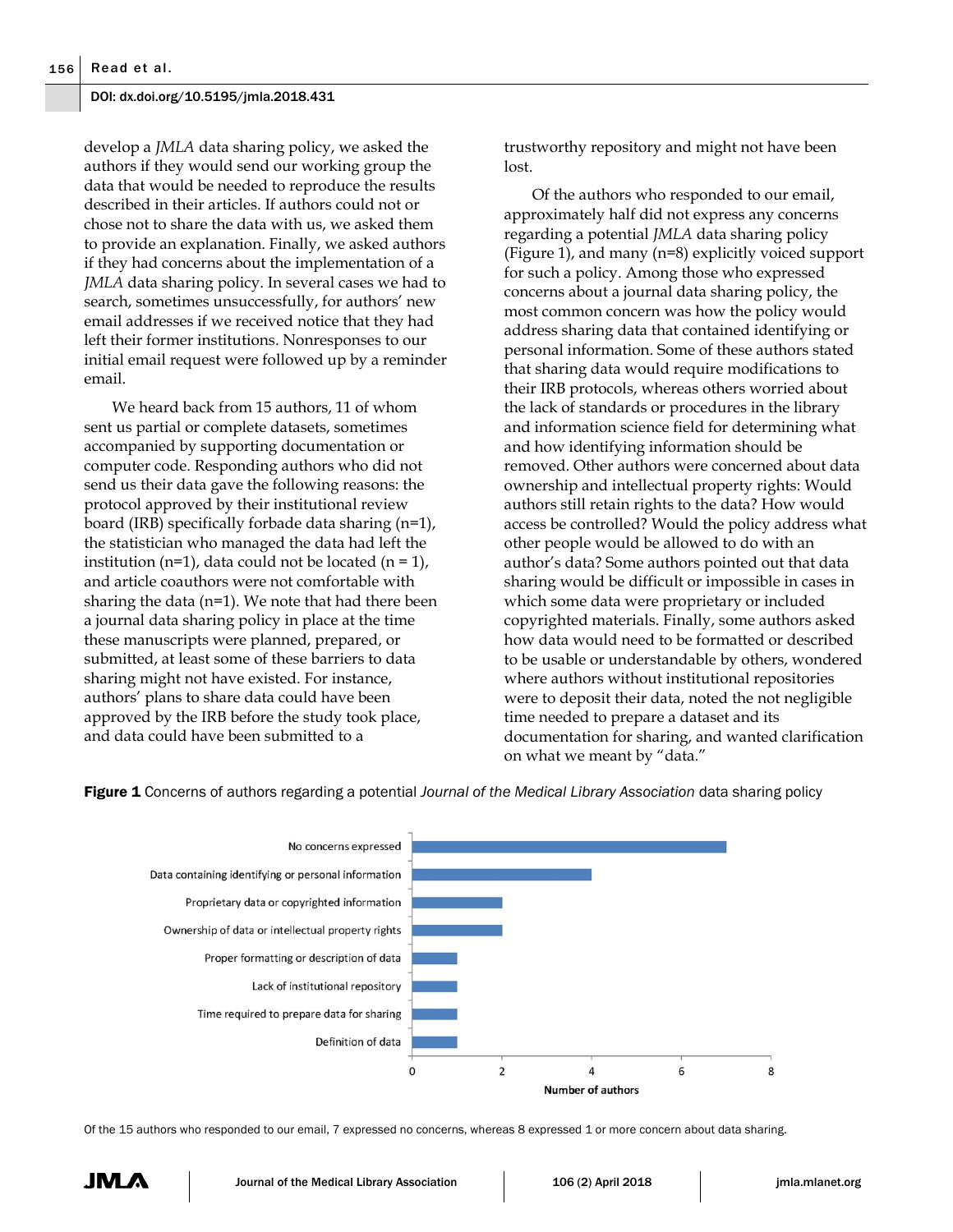Indeed, "data" can conceivably encompass a great number of different types of research products, including spreadsheets, text files, interview recordings and transcripts, survey and assessment instruments, images, videos, and computer codes and scripts, as well as documents describing the data or how it was collected (e.g., study protocols, data dictionaries, codebooks, readme files). These concerns have been duly noted by our working group and are being taken into serious consideration as we develop the policy. Each issue raised by the authors provides valuable information that is helping shape policy details and language.

# REVIEW OF EXISTING JOURNAL DATA SHARING POLICIES

To familiarize ourselves with the language used in other peer-reviewed journals' data sharing policies, we reviewed policies addressing data accessibility from journals published by PLOS [6], *Gigascience* [11], *Science* [12], journals published by the Nature Publishing Group [13], and Nature Publishing Group's *Scientific Data* in particular [14]. The goal of this exercise was to assess different journal policies ranging from those that firmly require data sharing in order to publish (i.e., *PLOS ONE*) to those that only ask for a data availability statement (i.e., *Nature*). For each policy, we focused on the journal's definition of data, acceptable methods for data sharing, permitted reasons for not sharing data, and any required technical specifications (e.g., file formats, documentation). These details have provided valuable insight into how to structure and word the data sharing policy for the *JMLA.*

## ALIGNMENT WITH RESEARCH DATA ALLIANCE DATA POLICY STANDARDISATION AND IMPLEMENTATION RECOMMENDATIONS

To ensure that the *JMLA* data sharing policy aligns with larger efforts in scholarly publishing, we have kept abreast of the conversations of the RDA Data Policy Standardisation and Implementation Working Group, which includes representatives from several major publishers and publishing organizations and aims to establish common frameworks for journal data policies that can be used by journals across disciplines [10]. As we align our policy with RDA guidelines, we will be asking *JMLA* authors to adhere to policies consistent with

those of other journals to which they may be submitting.

# FUTURE STEPS

After gathering feedback from *JMLA* authors, reviewing existing journal data sharing policies, and being informed by RDA Data Policy Standardisation and Implementation Working Group discussions, we created a list of several questions that our working group must answer to develop a *JMLA* data sharing policy that not only compels authors to share the data underlying their research results, but also addresses common data sharing concerns held by researchers and practitioners in our field. These questions pertain to what our definition of data is, what types of articles to which the policy will apply, where data should be deposited, when data should be made available, what acceptable reasons are for restricting access to data, and what Frequently Asked Questions or other guidance we should provide to help authors comply with the policy. We also plan to converse with and solicit feedback from members of the *JMLA* Editorial Board, Medical Library Association (MLA) Data Special Interest Group, MLA Research Section, and MLA Board of Directors. Our goal is to officially implement a *JMLA* data sharing policy in 2018.

# FINAL THOUGHTS

We hope that health sciences librarians will be excited by the prospect of sharing the data associated with their published articles in accordance with the new *JMLA* data sharing policy and leading by example for their user communities. As the corpus of health sciences library and information research data grows under this policy, so will the integrity of our research processes and findings. The more we share data and encourage others to do the same, the better chance we have of increasing collaboration within and outside our domain, making new discoveries, and becoming a leading field in research data sharing practices. Furthermore, by experiencing the process of preparing our own data to be shared, we can learn more about the challenges that our users face when asked to share their data. This newfound knowledge will make us better educators, advocates, and guides for improving the sharing of biomedical data by researchers at our own institutions. To communicate